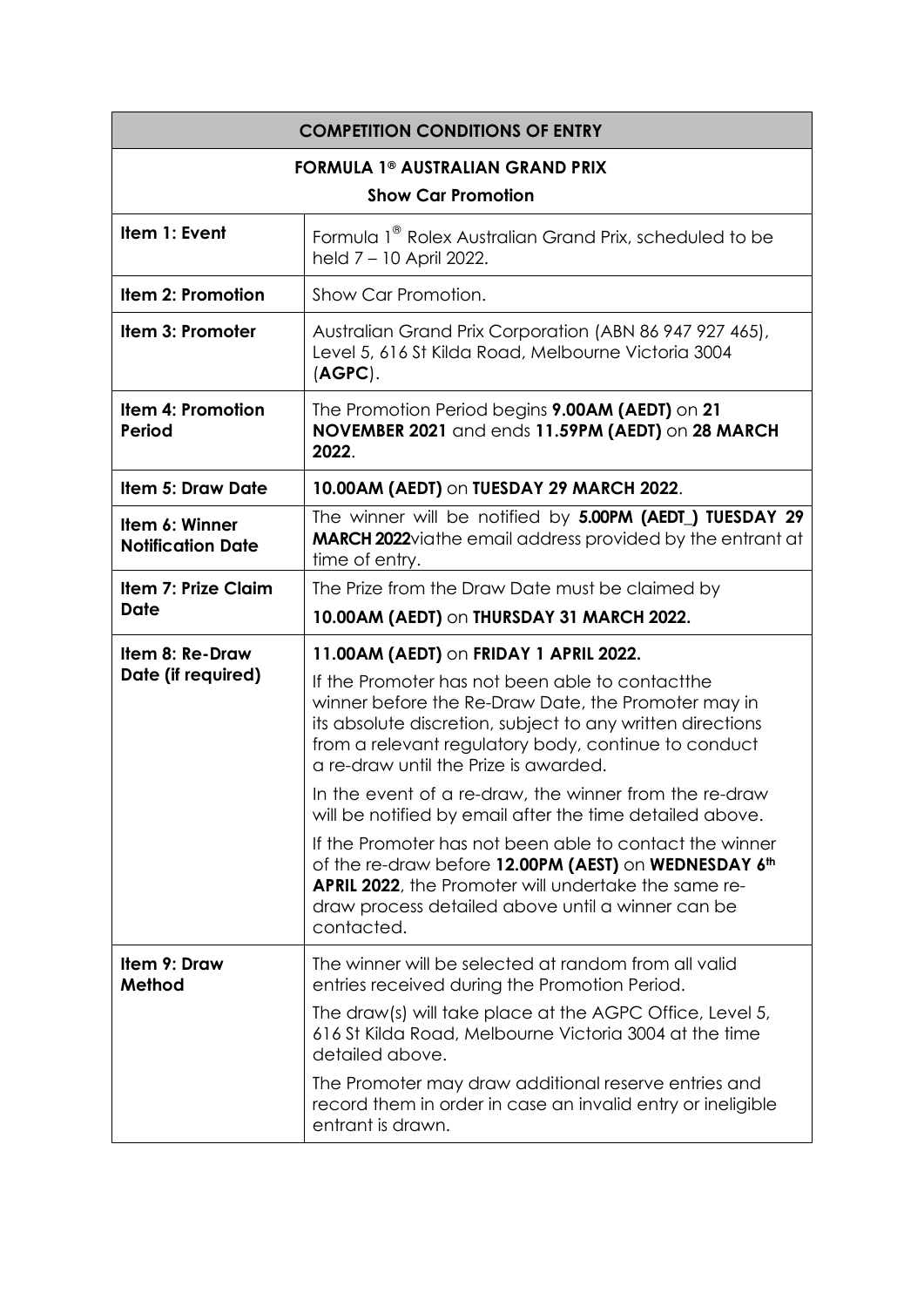| Item 10: How to<br><b>Enter</b>         | To enter, during the Promotion Period, entrants must:                                                                                                                                                                                                                                                                                                                                                                                                                                                                                                                                                                                        |
|-----------------------------------------|----------------------------------------------------------------------------------------------------------------------------------------------------------------------------------------------------------------------------------------------------------------------------------------------------------------------------------------------------------------------------------------------------------------------------------------------------------------------------------------------------------------------------------------------------------------------------------------------------------------------------------------------|
|                                         | scan the QR code on the Promoter banner<br>a)<br>located at pop-up locations in Melbourne,<br>Victoria;                                                                                                                                                                                                                                                                                                                                                                                                                                                                                                                                      |
|                                         | register their full contact details as requested<br>b)<br>through the web-form provided on<br>https://www.grandprix.com.au/tickets/scan-<br>to-win; and                                                                                                                                                                                                                                                                                                                                                                                                                                                                                      |
|                                         | submit the completed entry form.<br>$\mathsf{C}$                                                                                                                                                                                                                                                                                                                                                                                                                                                                                                                                                                                             |
|                                         | Number of entries allowed: Entry is limited to one (1)<br>entry per person.                                                                                                                                                                                                                                                                                                                                                                                                                                                                                                                                                                  |
| Item 11: Prize                          | One (1) successful winner will receive the following:                                                                                                                                                                                                                                                                                                                                                                                                                                                                                                                                                                                        |
|                                         | 2 x Four Day General Admission Tickets to the Event                                                                                                                                                                                                                                                                                                                                                                                                                                                                                                                                                                                          |
|                                         | Total prize value up to \$378                                                                                                                                                                                                                                                                                                                                                                                                                                                                                                                                                                                                                |
|                                         | The Prize in this Item 10 is not interchangeable and<br>cannotbe redeemed for cash. The entrant<br>acknowledges that if successful in being awarded the<br>Prize, the Prize is subject to availability in the Promoter's<br>discretion. Prizes awardedare final. AGPC will not be<br>liable to Prize winners for any cancellation, changes or<br>unavailability of the Prize.                                                                                                                                                                                                                                                                |
| Item 12: Permit<br><b>Number</b>        | Not applicable.                                                                                                                                                                                                                                                                                                                                                                                                                                                                                                                                                                                                                              |
| Item 13:<br><b>Restriction to Entry</b> | Entry is only open to Australian residents aged 18<br>yearsand over. The Promoter, Ticketmaster<br>Australasia Pty Ltd (Ticketmaster), licensees, on-sellers<br>and their employees (and their immediate families),<br>and their agencies associated with this promotion<br>are not eligible toenter or receive the Prize.<br>Immediate family means any of the following:<br>spouse, ex-spouse, de-facto spouse, child or step-<br>child (whether natural or by adoption), parent, step-<br>parent, grandparent, step-grandparent, uncle, aunt,<br>niece, nephew, brother, sister, step-brother, step-<br>sister or 1 <sup>st</sup> cousin. |

## **Conditions of Entry**

- 1. Participation in this Promotion constitutes acceptance of these Conditions of Entry.
- 2. All entrants ('**you**') agree to comply with these Conditions of Entry.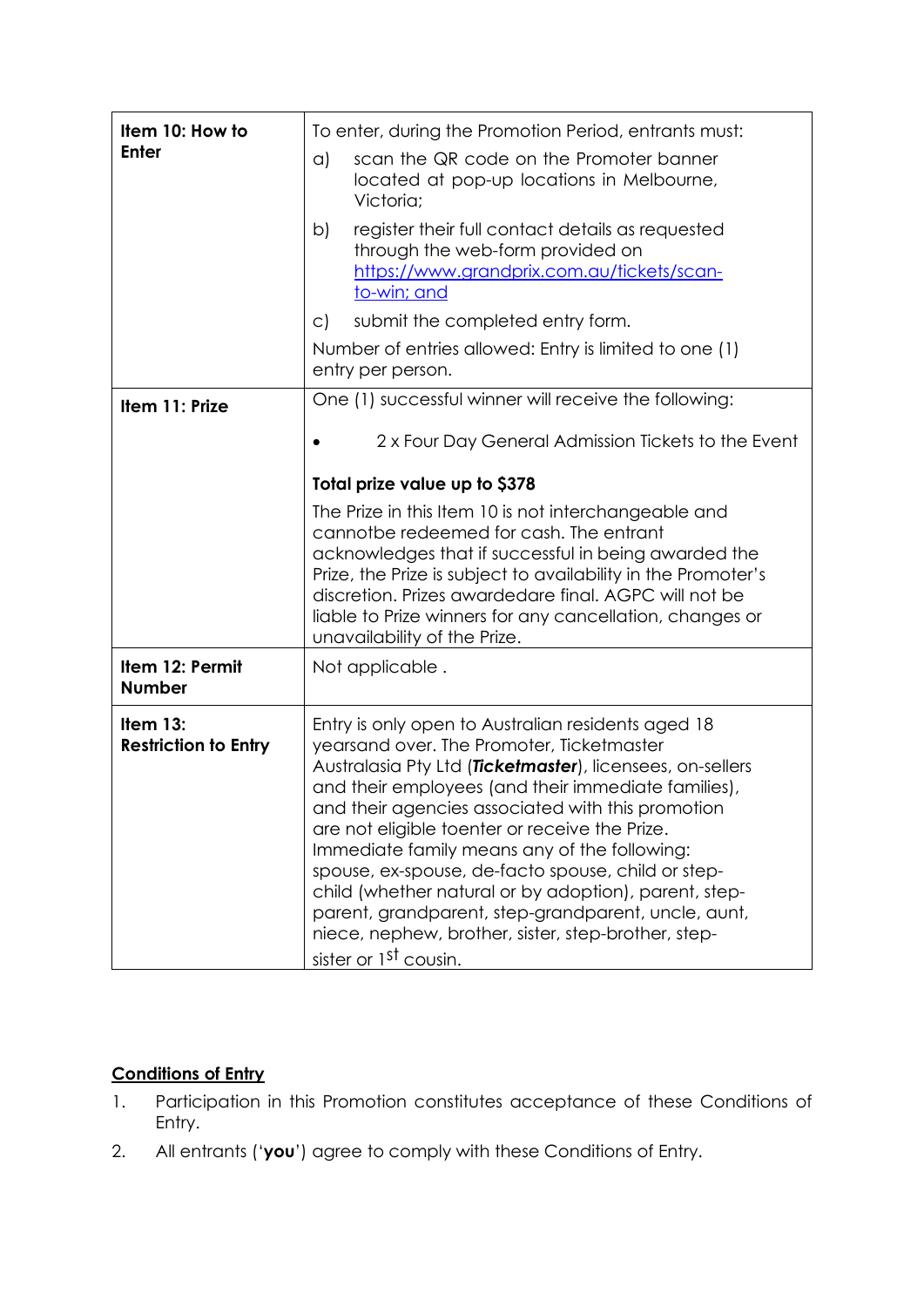- 3. Incomplete, indecipherable, inaudible or incomprehensible entries will be deemed invalid and will be ineligible to win.
- 4. If this Promotion is interfered with in any way or is not capable of being conducted as reasonably anticipated due to any reason beyond the reasonable control of the Promoter, including but not limited to technical difficulties, unauthorised intervention or fraud, the Promoter reserves the right, in its sole discretion, to the fullest extent permitted by law:
	- i) to disqualify any entrant; or
	- ii) subject to any written directions from a regulatory authority, to modify, suspend, terminate or cancel the Promotion, as appropriate.
- 5. The use of any automated entry software or any other mechanical or electronic means that allows an entrant to automatically enter repeatedly is prohibited and will render all entries submitted by that entrant invalid.
- 6. Entries are deemed to be received at the time of receipt by the Promoter and not at the time of transmission by the entrant.
- 7. The Promoter does not accept any responsibility for late, lost or misdirected entries for this promotion.
- 8. The Promoter reserves the right, at any time, to verify the validity of entries and entrants (including an entrant's identity, age and place of residence) and to disqualify any entrant who submits an entry that is not in accordance with these Conditions of Entry or who tampers with the entry process. Errors and omissions may be accepted at the Promoter's discretion.
- 9. Failure by the Promoter to enforce any of its rights at any stage does not constitute a waiver of those rights. The Promoter's legal rights to recover damages or other compensation from such an offender are reserved.
- 10. If a winning entry is deemed not to comply with the Conditions of Entry of this Promotion, the entry will be discarded and the Promoter will revert to a reserve entry drawn in accordance with the Draw Method.
- 11. The Promoter's decision is final and no correspondence will be entered into.
- 12. The winner/s will be notified by email address provided at time of entry.
- 13. The Prize will be sent to the winner by the Promoter by post within 28 days of the date the Prize is claimed.
- 14. If for any reason any winner does not take/redeem the Prize (or part of the Prize) by the time stipulated by the Promoter, the Prize (or that part of the Prize) will be forfeited.
- 15. Subject however to any written directions from a relevant regulatory authority, the Promoter may conduct such further draws at the same place as the original draw(s) as are necessary to distribute any Prizes unclaimed by the date of the Re-Draw. The winners of any Re-Draws will be published in accordance with Item 8.
- 16. Spending money, accommodation, flights, meals and all other ancillary costs incurred as a result of taking the Prize (including, without limitation, accommodation, transport to and from the Event, airline and/or airport taxes and transfers, where applicable) are not included and remain the responsibility of the winners.
- 17. No element of the Prize is exchangeable. The Prize cannot be taken as cash.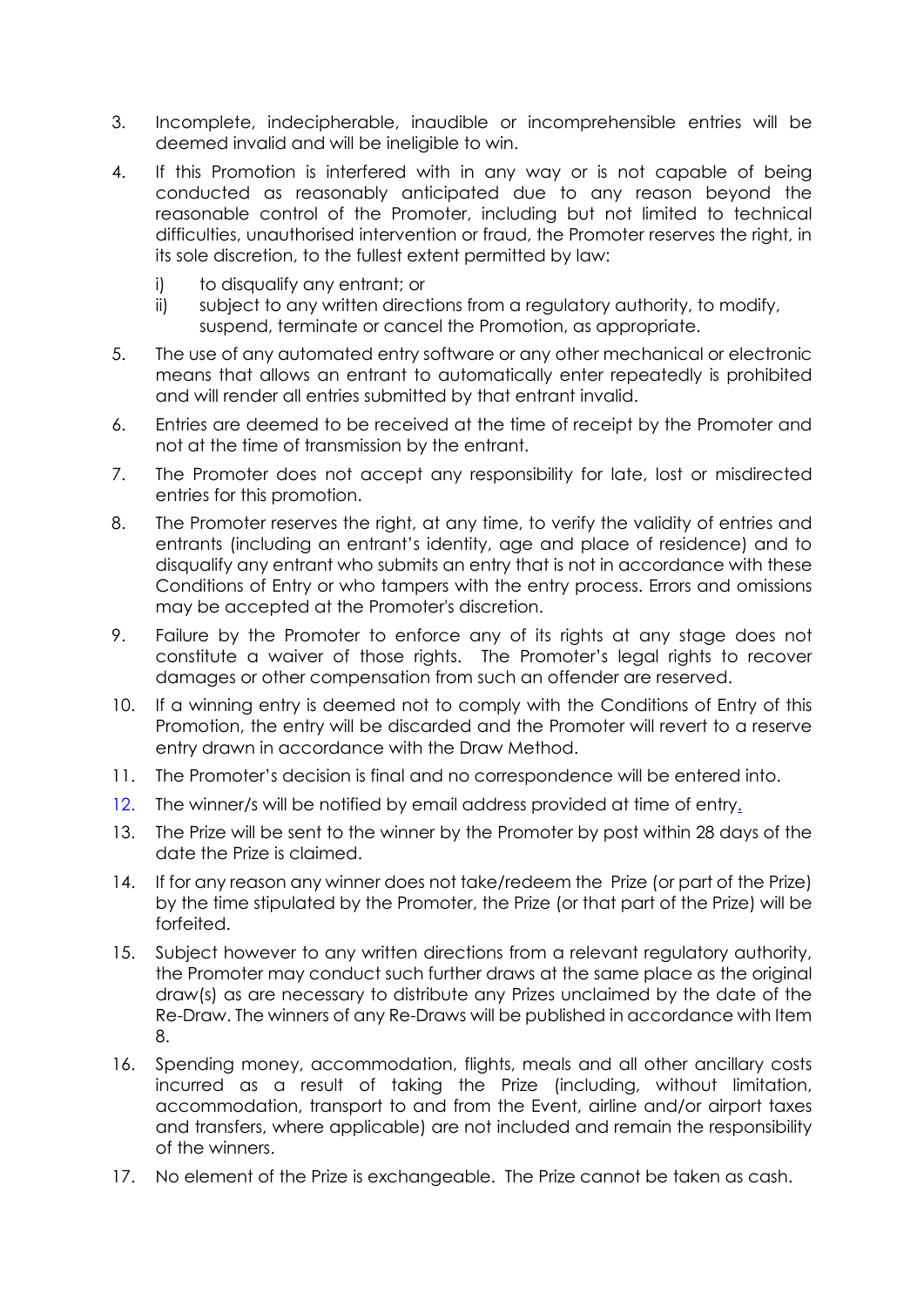- 18. If the Prize (or any part of the Prize) becomes unavailable for reasons beyond the Promoter's reasonable control, the Promoter will endeavour to provide a substitute prize of equivalent value and/or specification, subject to the written directions of any regulatory authority.
- 19. **WARNING – MOTOR RACING, THE EVENT AND ACTIVITIES ASSOCIATED WITH THE EVENT (INCLUDING WITHOUT LIMITATION, SUPPORT EVENTS) ARE DANGEROUS AND ACCIDENTS CAN HAPPEN. THERE IS A POSSIBILITY OF AN ACCIDENT CAUSING INJURY, DEATH OR PROPERTY DAMAGE OR ECONOMIC LOSS.**
- 20. Upon entering the Competition, each Entrant agrees to provide the following release to the Promoter and the Associated Entities\*:

*The Promoter and the Associated Entities are not liable to me or to any person with me for (regardless of how or when the liability is caused, or by whom it is caused and regardless of whether such liability or claims are for negligence (excluding gross negligence), breach of contract, breach of statutory duty or any other liability or claim recognised at law):* 

- *a) my death, injury to me or the injury or death of anybody else with me;*
- *b) damage to, destruction of, theft of or unauthorised delivery up of any of my property or equipment, whether authorised or not; or*
- *c) damage to, destruction of, theft of or delivery up of any of my clothing or other personal items,*

*and, in respect of all of the subject matter of each of (a), (b) and (c), I release the Promoter and the other the Associated Entities from any liability or claim, which I do or might, or which anybody with me does or might have or in the future might or would have against the Promoter or the other the Associated Entities.* 

- **\* Associated Entities** means the Crown in right of the State of Victoria, the Minister administering the Act, the Minister administering the *Crown Land (Reserves) Act 1978* (Vic), Federation Internationale de l'Automobile (**FIA**), Formula One Marketing Limited, Formula One Hospitality and Event Services Limited (UK), Formula One Management Limited (**FOM**), Formula One World Championship Ltd (**FOWC**), Formula One Asset Management Limited, Formula One Licensing B.V., Motor Sport Australia Pty Ltd, Parks Victoria, State Sport Centres Trust, Integrated Event Delivery Management Pty Ltd and all other persons involved in the conduct, promotion and organisation of the Event including officials, marshals, rescue and medical staff, competitors and drivers (such parties to include where relevant all directors, officers, employees, agents, contractors and affiliated companies and their respective personnel).
- 21. The Promoter and the Associated Entities do not make any warranty that the Competition, the Event, or any services connected with the Competition and Event will be provided with due care and skill. Entrants acknowledge that, to the extent that any warranty is implied by law, it is excluded to the full extent permitted by law.
- 22. The Promoter and the Associated Entities acknowledge that each release or exclusion of liability in this document is subject to any law which forbids that release or exclusion of liability including the Australian Consumer Law (which is part of the *Competition and Consumer Act 2010* (Cth) and the *Australian*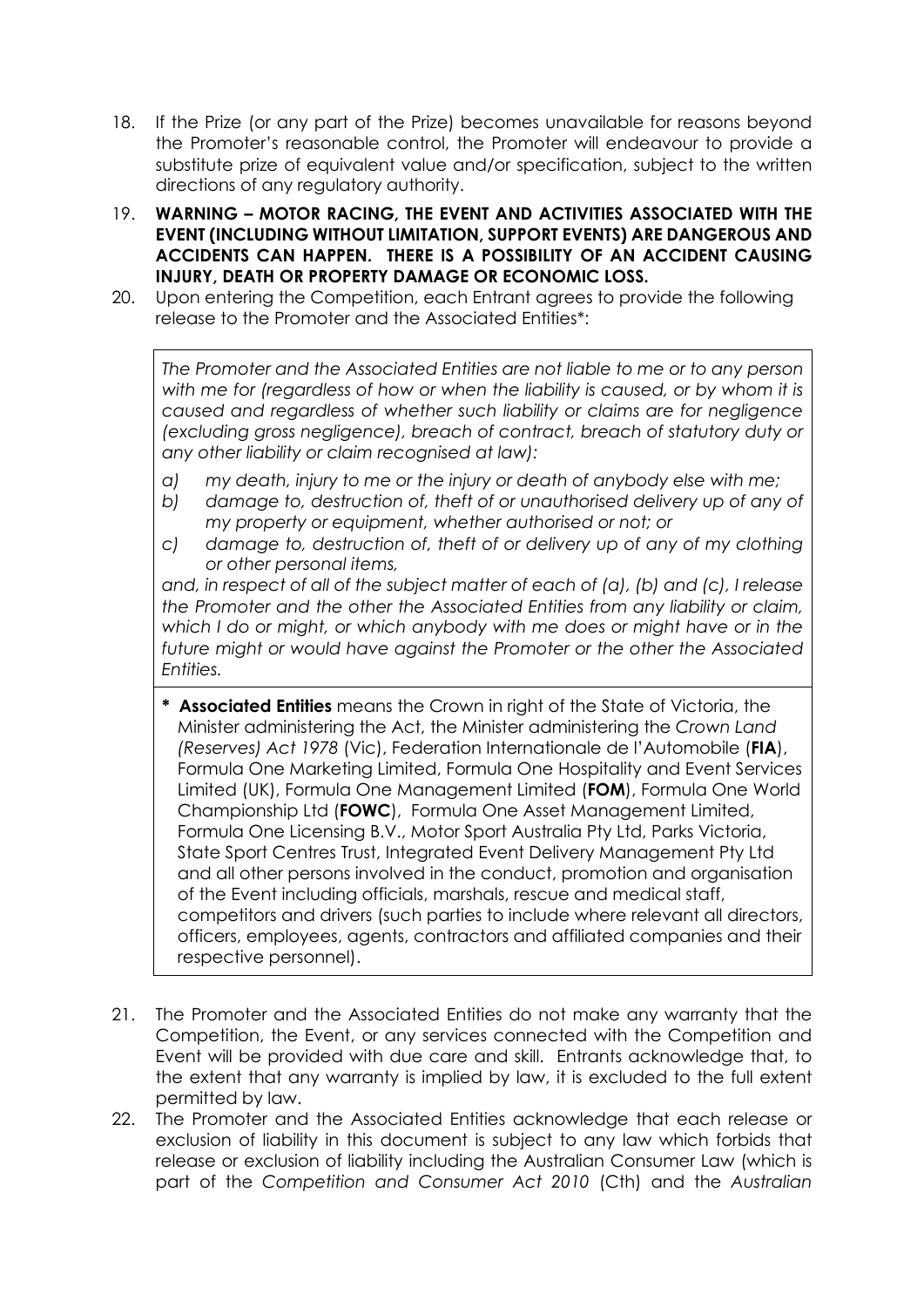*Consumer Law and Fair Trading Act 2012* (Vic)). The Promoter and the Associated Entities agree that each release or exclusion of liability in these Conditions of Entry is amended to the extent that any right under the Australian Consumer Law and the Fair Trading Act cannot be excluded.

- 23. The application of sections 60 and 61 of the Australian Consumer Law (Victoria) and the provisions of the *Australian Consumer Law and Fair Trading Act 2012* (Vic) are excluded, and all rights under the relevant provisions are excluded and all liability of the Promoter and the Associated Entities is excluded in relation to the supply of recreational services and in relation to a breach of any warranty implied by the relevant provisions in relation to the supply of recreational services under these Conditions of Entry to the extent the exclusion, restriction and modifications is limited to liability for death or personal injury.
- 24. You acknowledge that the Event constitutes a recreational service within the meaning of section 139A of the *Competition and Consumer Act 2010* (Cth) and section 22 of the Australian Consumer Law and *Fair Trading Act 2012* (Vic) as the Event is:
	- i) a sporting event or similar leisure time pursuit; and/or
	- ii) other activity that involves a significant degree of physical exertion or physical risk and is undertaken for the purpose of recreation, enjoyment or leisure.
- 25. **Warning under the Australian Consumer Law and Fair Trading Act 2012 (Vic):** Under the Australian Consumer Law (Victoria), several statutory guarantees apply to the supply of certain goods and services. These guarantees mean that the Promoter and the Associated Entities are required to ensure that the recreational services its supplies to Patrons:
	- i) are rendered with due care and skill; and
	- ii) are reasonably fit for any purpose which you, either expressly or by implication, make known to the Promoter and the Associated Entities; and
	- iii) might reasonably be expected to achieve a result you have made known to the Promoter and the Associated Entities.
- 26. Under section 22 of the Australian Consumer Law and *Fair Trading Act 2012* (Vic), the Promoter and the Associated Entities are entitled to ask you to agree that these statutory guarantees do not apply to you. By entering the Competition, you agree that your rights to sue the Promoter, the Associated Entities and other parties under the *Australian Consumer Law and Fair Trading Act 2012* (Vic) if you are killed or injured because the services provided were not in accordance with these guarantees, are excluded, restricted or modified in the way set out in these Conditions of Entry. Note: the changes to your rights as set out in these Conditions of Entry, do not apply if your death or injury is due to gross negligence on the Promoter's and/or the Associated Entities' part. 'Gross negligence' in relation to an act or omission, means doing the act or omitting to do an act with reckless disregard, with or without consciousness, for the consequences of the act or omission. See regulation 5 of the Australian Consumer Law and Fair Trading Regulations 2012 and section 22(3)(b) of the Australian Consumer Law and Fair Trading Act 2012.
- 27. Each release or exclusion of liability in this document is for the benefit of the Promoter and each of the other Associated Entities and held on trust by the Promoter for each of the other Associated Entities so that each of the Associated Entities may enforce those provisions against each Patron. Patrons also acknowledge that the Promoter may enforce each release and exclusion of liability in these Competition Conditions and/or the Attendance Conditions